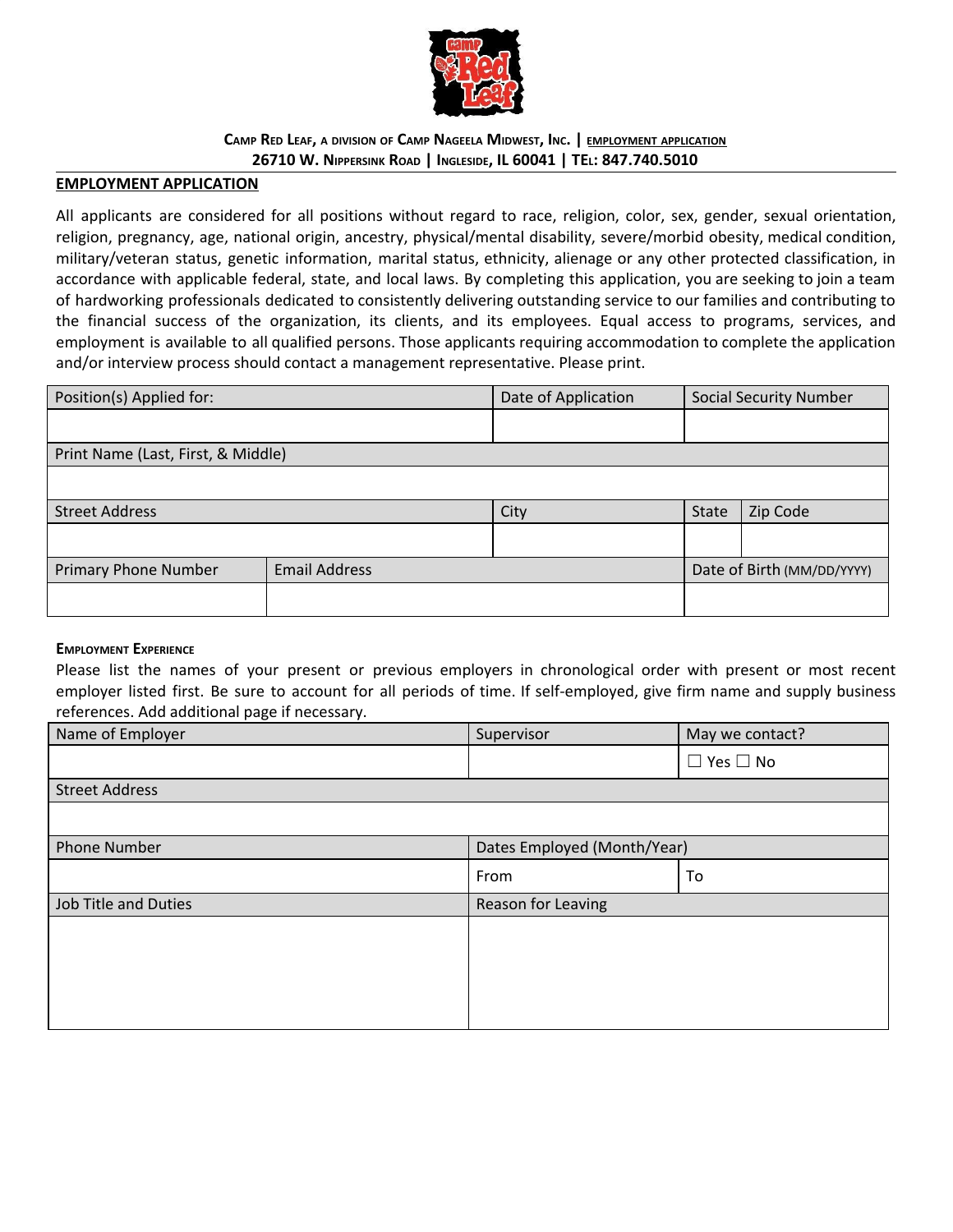| Name of Employer            | Supervisor                  | May we contact?      |
|-----------------------------|-----------------------------|----------------------|
|                             |                             | $\Box$ Yes $\Box$ No |
| <b>Street Address</b>       |                             |                      |
|                             |                             |                      |
| <b>Phone Number</b>         | Dates Employed (Month/Year) |                      |
|                             | From                        | To                   |
| <b>Job Title and Duties</b> | Reason for Leaving          |                      |
|                             |                             |                      |
|                             |                             |                      |
|                             |                             |                      |
|                             |                             |                      |

| Name of Employer            | Supervisor                  | May we contact?      |  |
|-----------------------------|-----------------------------|----------------------|--|
|                             |                             | $\Box$ Yes $\Box$ No |  |
| <b>Street Address</b>       |                             |                      |  |
|                             |                             |                      |  |
| <b>Phone Number</b>         | Dates Employed (Month/Year) |                      |  |
|                             | From                        | To                   |  |
| <b>Job Title and Duties</b> | Reason for Leaving          |                      |  |
|                             |                             |                      |  |
|                             |                             |                      |  |
|                             |                             |                      |  |
|                             |                             |                      |  |
|                             |                             |                      |  |

Have you ever been involuntarily terminated or asked to resign from any job?.................................................☐ Yes ☐ No

If yes, please explain

Please explain any gaps in your employment history: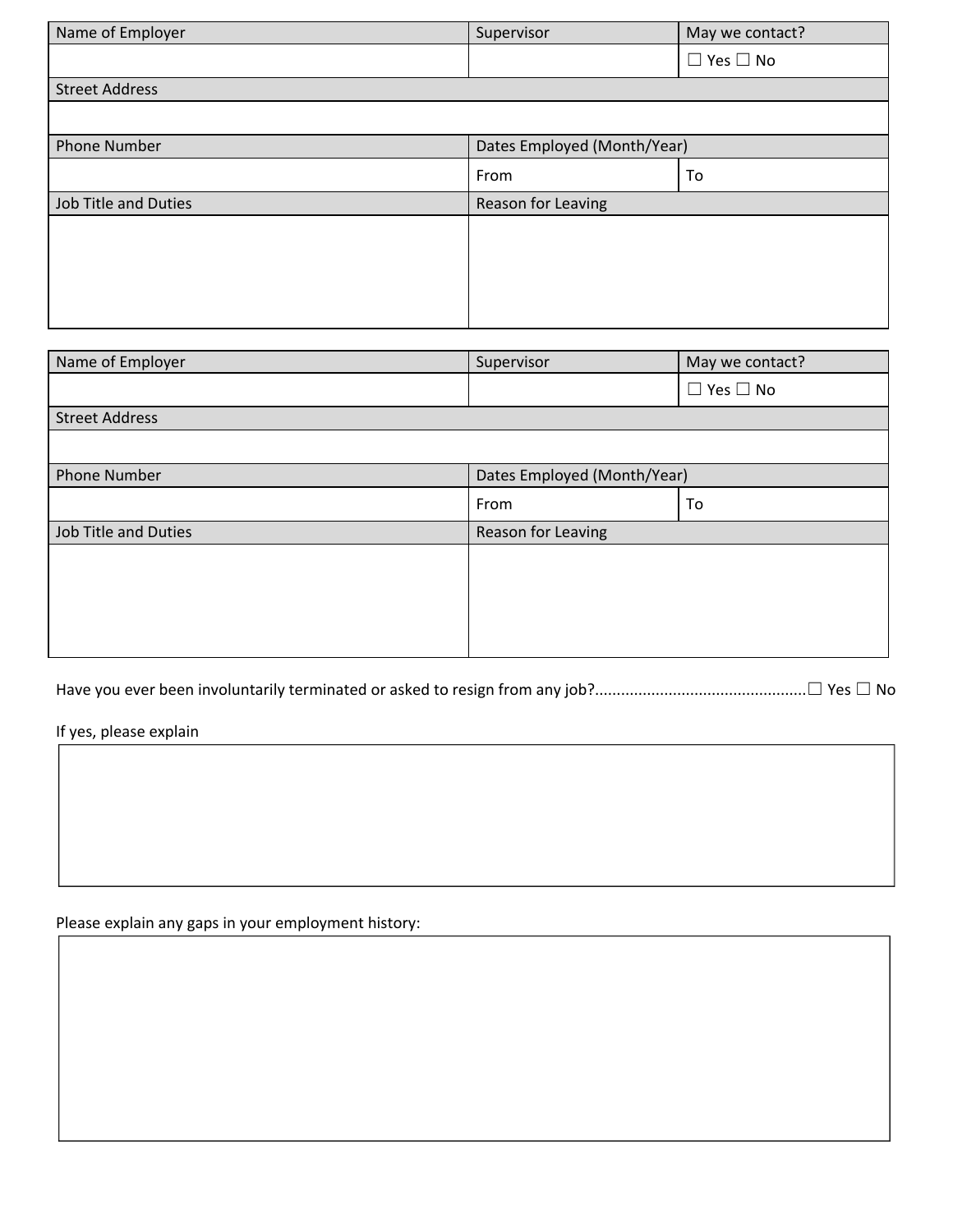Please list any other experience, job related skills, additional languages, or other qualifications that you believe should be considered in evaluating your qualifications for employment.

## **EDUCATION**

Please describe your educational background in the table provided below.

|                                     | <b>School Name</b> | Years<br>Completed | Diploma/<br>Degree<br>(Yes/No) | Area of Study/Major | Specialized Training,<br>Skills, or<br>Extra-Curricular<br>Activities |
|-------------------------------------|--------------------|--------------------|--------------------------------|---------------------|-----------------------------------------------------------------------|
| High School                         |                    |                    |                                |                     |                                                                       |
| College/<br>University              |                    |                    |                                |                     |                                                                       |
| Graduate/<br>Professional<br>School |                    |                    |                                |                     |                                                                       |
| Trade<br>School                     |                    |                    |                                |                     |                                                                       |
| Other                               |                    |                    |                                |                     |                                                                       |

## **BUSINESS AND PROFESSIONAL REFERENCES**

Please list three professional references of individuals who are **not** related to you.

| Name and Title | Relationship | Phone Number or Email |
|----------------|--------------|-----------------------|
|                |              |                       |
|                |              |                       |
|                |              |                       |
|                |              |                       |
|                |              |                       |

### **PERSONAL REFERENCES**

Please list three personal references.

| Name and Title | Relationship and Years Acquainted | Phone Number and Email |
|----------------|-----------------------------------|------------------------|
|                |                                   |                        |
|                |                                   |                        |
|                |                                   |                        |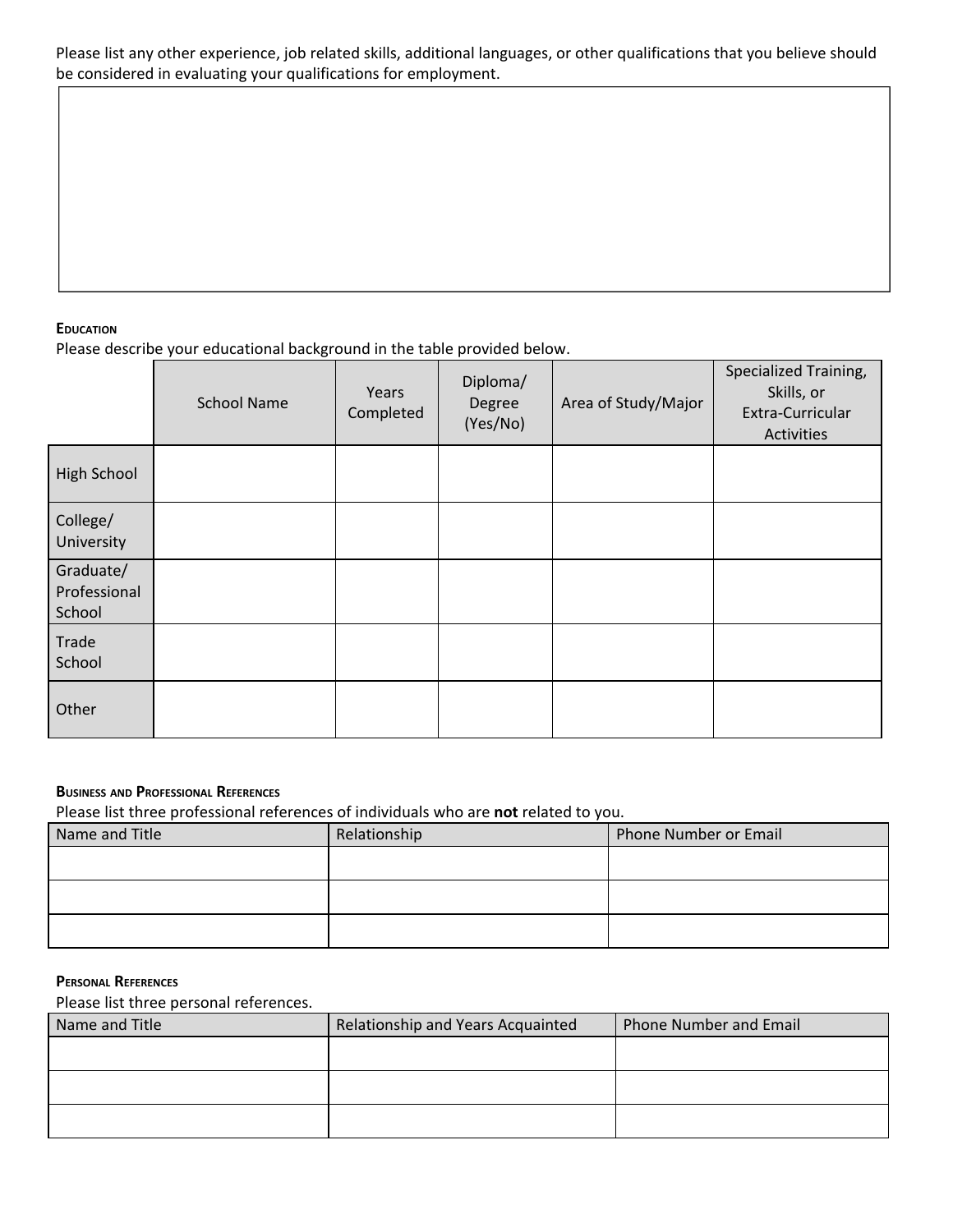#### **GENERAL INFORMATION**

| 1. |                                                                                                                       |                                                                                                                 |           |          |                    |                  |                                                                                                                |  |
|----|-----------------------------------------------------------------------------------------------------------------------|-----------------------------------------------------------------------------------------------------------------|-----------|----------|--------------------|------------------|----------------------------------------------------------------------------------------------------------------|--|
| 2. | Is any additional information relative to name changes, use of an assumed name, or nickname necessary to              |                                                                                                                 |           |          |                    |                  |                                                                                                                |  |
|    |                                                                                                                       |                                                                                                                 |           |          |                    |                  |                                                                                                                |  |
|    |                                                                                                                       | a. If yes to either of the above, please explain:                                                               |           |          |                    |                  |                                                                                                                |  |
|    |                                                                                                                       |                                                                                                                 |           |          |                    |                  |                                                                                                                |  |
|    |                                                                                                                       |                                                                                                                 |           |          |                    |                  |                                                                                                                |  |
| 3. |                                                                                                                       |                                                                                                                 |           |          |                    |                  |                                                                                                                |  |
|    |                                                                                                                       |                                                                                                                 |           |          |                    |                  |                                                                                                                |  |
| 4. |                                                                                                                       |                                                                                                                 |           |          |                    |                  |                                                                                                                |  |
|    |                                                                                                                       |                                                                                                                 |           |          |                    |                  |                                                                                                                |  |
| 5. |                                                                                                                       | How did you hear about this job or position? ___________________________________                                |           |          |                    |                  |                                                                                                                |  |
| 6. |                                                                                                                       |                                                                                                                 |           |          |                    |                  |                                                                                                                |  |
| 7. |                                                                                                                       | On what date are you available to begin work? __________________________________                                |           |          |                    |                  |                                                                                                                |  |
| 8. |                                                                                                                       | Days/Hours available to work:                                                                                   |           |          |                    |                  |                                                                                                                |  |
|    | Monday                                                                                                                | Tuesday                                                                                                         | Wednesday | Thursday | Friday             | Saturday         | Sunday                                                                                                         |  |
|    |                                                                                                                       |                                                                                                                 |           |          |                    |                  |                                                                                                                |  |
|    |                                                                                                                       | 9. Are you available to work? $\square$ Full-time $\square$ Part-time                                           |           |          | $\square$ Seasonal | $\Box$ Temporary |                                                                                                                |  |
|    |                                                                                                                       |                                                                                                                 |           |          |                    |                  |                                                                                                                |  |
|    |                                                                                                                       | 11. Have you received and read the job description that details the essentials functions of the job or have the |           |          |                    |                  |                                                                                                                |  |
|    |                                                                                                                       |                                                                                                                 |           |          |                    |                  | essential functions of the job been explained or have you been shown a copy of the job description listing the |  |
|    |                                                                                                                       |                                                                                                                 |           |          |                    |                  |                                                                                                                |  |
|    |                                                                                                                       | 12. Are you able to perform the essential job functions of the job for which you are applying with or without   |           |          |                    |                  |                                                                                                                |  |
|    |                                                                                                                       |                                                                                                                 |           |          |                    |                  |                                                                                                                |  |
|    | a. Note: We comply with the ADA and consider reasonable accommodation measures that may be                            |                                                                                                                 |           |          |                    |                  |                                                                                                                |  |
|    |                                                                                                                       | necessary for qualified applicants/employees to perform essential job functions.                                |           |          |                    |                  |                                                                                                                |  |
|    |                                                                                                                       |                                                                                                                 |           |          |                    |                  |                                                                                                                |  |
|    |                                                                                                                       |                                                                                                                 |           |          |                    |                  |                                                                                                                |  |
|    |                                                                                                                       |                                                                                                                 |           |          |                    |                  |                                                                                                                |  |
|    |                                                                                                                       |                                                                                                                 |           |          |                    |                  |                                                                                                                |  |
|    | Yes $\square$ No                                                                                                      |                                                                                                                 |           |          |                    |                  |                                                                                                                |  |
|    | Note: If under 18, hire is subject to verification that you are of minimum legal age.<br>a.                           |                                                                                                                 |           |          |                    |                  |                                                                                                                |  |
|    | 17. If hired, can you present evidence of your identity and legal right to work in this country? $\Box$ Yes $\Box$ No |                                                                                                                 |           |          |                    |                  |                                                                                                                |  |
|    | 18. Are you prevented from lawfully becoming employed in this country because of Visa or immigration status? $\Box$   |                                                                                                                 |           |          |                    |                  |                                                                                                                |  |
|    | Yes $\square$ No                                                                                                      |                                                                                                                 |           |          |                    |                  |                                                                                                                |  |

19. Have you ever been convicted of any crime including sex related or child abuse related incidents.....Yes  $\Box$  No